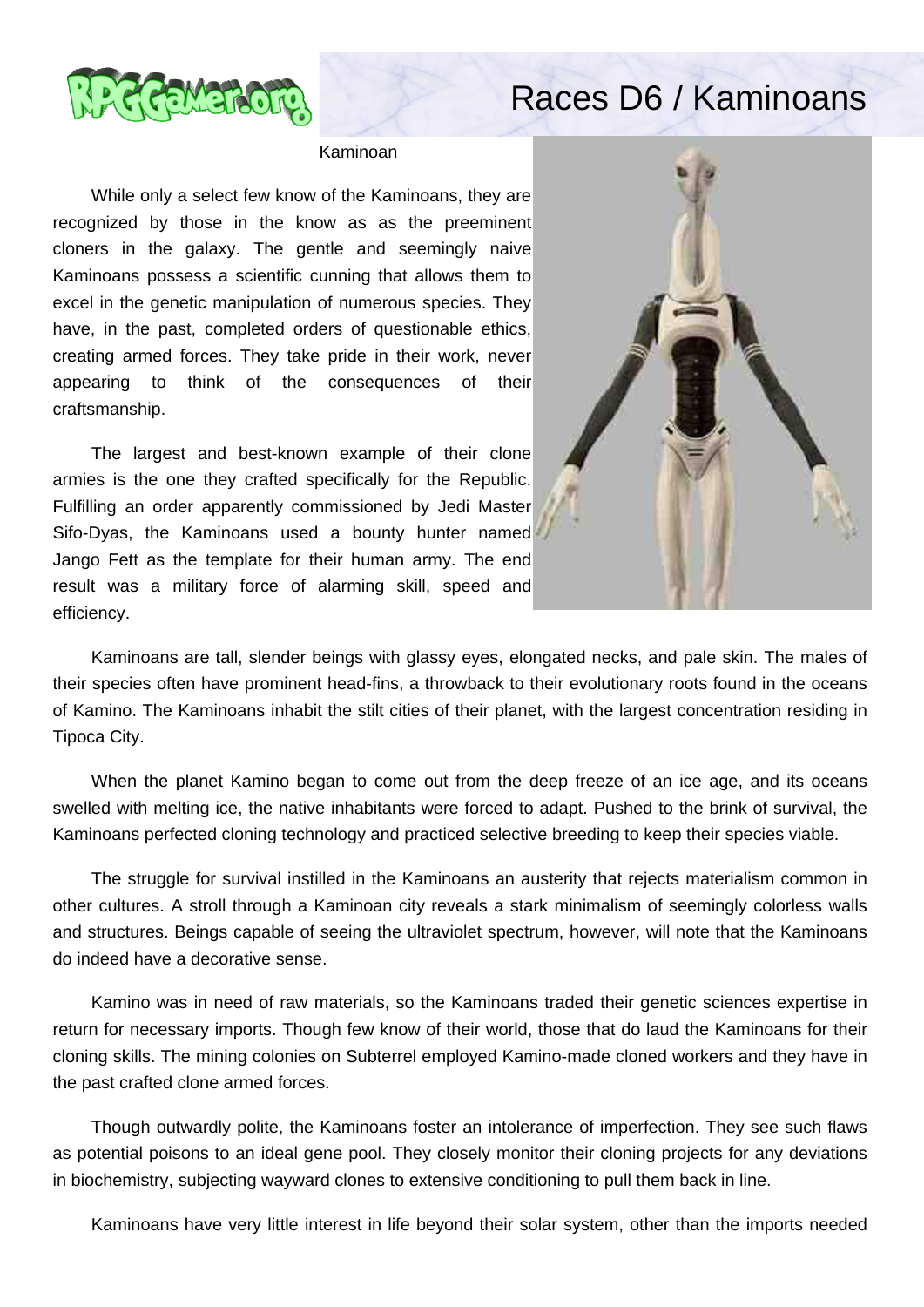by their society. They are detached from the arena of galactic events and have no concerns regarding the repercussions of their breakthroughs.

Attribute Dice: 12D

Dex: 2D/4D+2 Know: 1D/4D+1 Mech: 1D/3D+2 Perc: 2D/4D+1 Str: 1D/3D Tech: 2D/4D+2

Special Abilities:

 Ultraviolet Vision: Kaminoans can see into the Ultraviolet spectrum, giving them an enhanced range of vision in conditions that other species would consider too dark to see clearly. This means that Kaminoans gain no penalties from Low Light conditions, although Pitch Black conditions effect them normally.

 Advanced Medical Knowledge: Although specialised in Cloning Technology, Kaminoans have an advanced knowledge of all types of medicine, giving them a bonus 2D to their First Aid and Medicine skills.

 Introverted Culture: Kaminoans have a well rounded education system leaving all members of their species knowledgable and well educated, except where other species are involved due to the introverted nature of their civilisation. This means that a Kaminoan may not begin with the skills Alien Species, Cultures, Languages, Planetary Systems or Streetwise.

## Story Factors:

 Rare: Kaminoans rarely leave their home system, meaning that other species have little idea of their language, culture or medical needs, something which causes the few Kaminoans who do venture out into the galaxy some occasional problems.

 Intolerance: Kaminoans dislike imperfection, this means that they try to correct this imperfection whenever they can, for example with their clones. However it also means that they are somewhat intolerant of those they see as imperfect, and may look down and treat with distain those that they find lacking. Groups which Kaminoans often find distasteful are those such as the homeless, those with long term illnesses, cripples, and the very poor.

Move: 9/11 Size: 2.2-2.6 meters tall